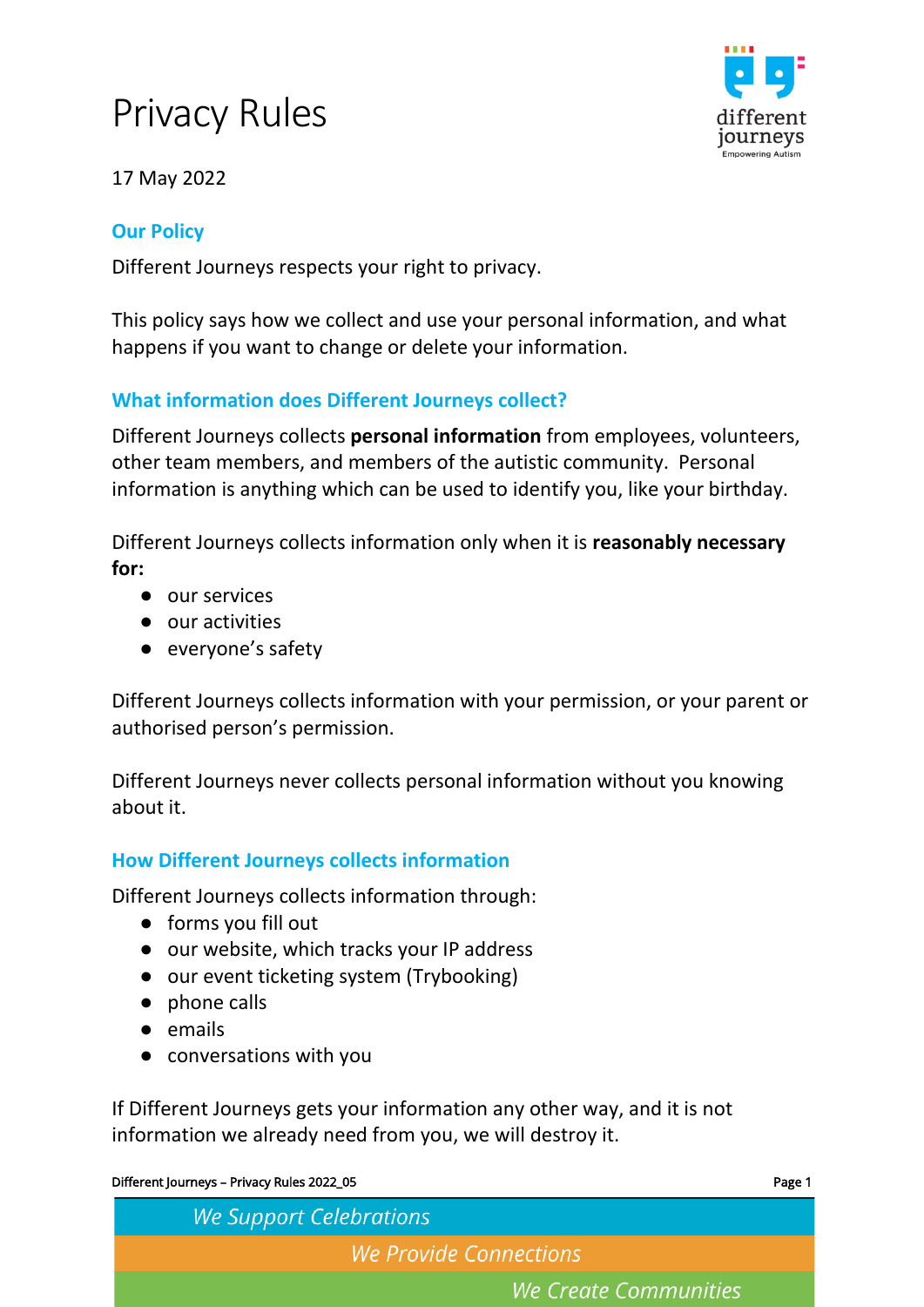### **What we do with your information**

| <b>What type of</b><br>information is it?                                                   | Why do we<br>keep it?                        | Who may we share it with?                                                                                                                     |
|---------------------------------------------------------------------------------------------|----------------------------------------------|-----------------------------------------------------------------------------------------------------------------------------------------------|
| Your name, birthday,<br>contact details and<br>identity documents                           | To identify you<br>and give you<br>services  | Victoria Police and child<br>safeguarding authorities, if<br>someone is in danger or there<br>has been a serious crime                        |
| Information about<br>your diagnoses,<br>health conditions,<br>disabilities and<br>wellbeing | To give you<br>services and<br>keep you safe | Victoria Police, child safeguarding<br>authorities and their agents -<br>only if they are investigating<br>something and they need to<br>know |
| Information about<br>what you have done<br>with DJ in the past                              | To give you<br>services and<br>keep you safe | Victoria Police, child safeguarding<br>authorities and their agents -<br>only if they are investigating<br>something and they need to<br>know |

Different Journeys staff and some volunteers will also see your information, if it helps us give you services and keep you safe. They will all keep your information private and confidential.

Different Journeys will not share your information with anyone else without your permission, or your parent or authorised person's permission.

## **How to take control of your information**

We write to you every six months to check on your information. If you want to stop getting our emails, write to [admin@differentjourneysasd.com.](mailto:admin@differentjourneysasd.com)

If you want to make other changes, just write to us, and tell us what you want and why.

| Different Journeys - Privacy Rules 2022_05 |                       |
|--------------------------------------------|-----------------------|
| <b>We Support Celebrations</b>             |                       |
| We Provide Connections                     |                       |
|                                            | We Create Communities |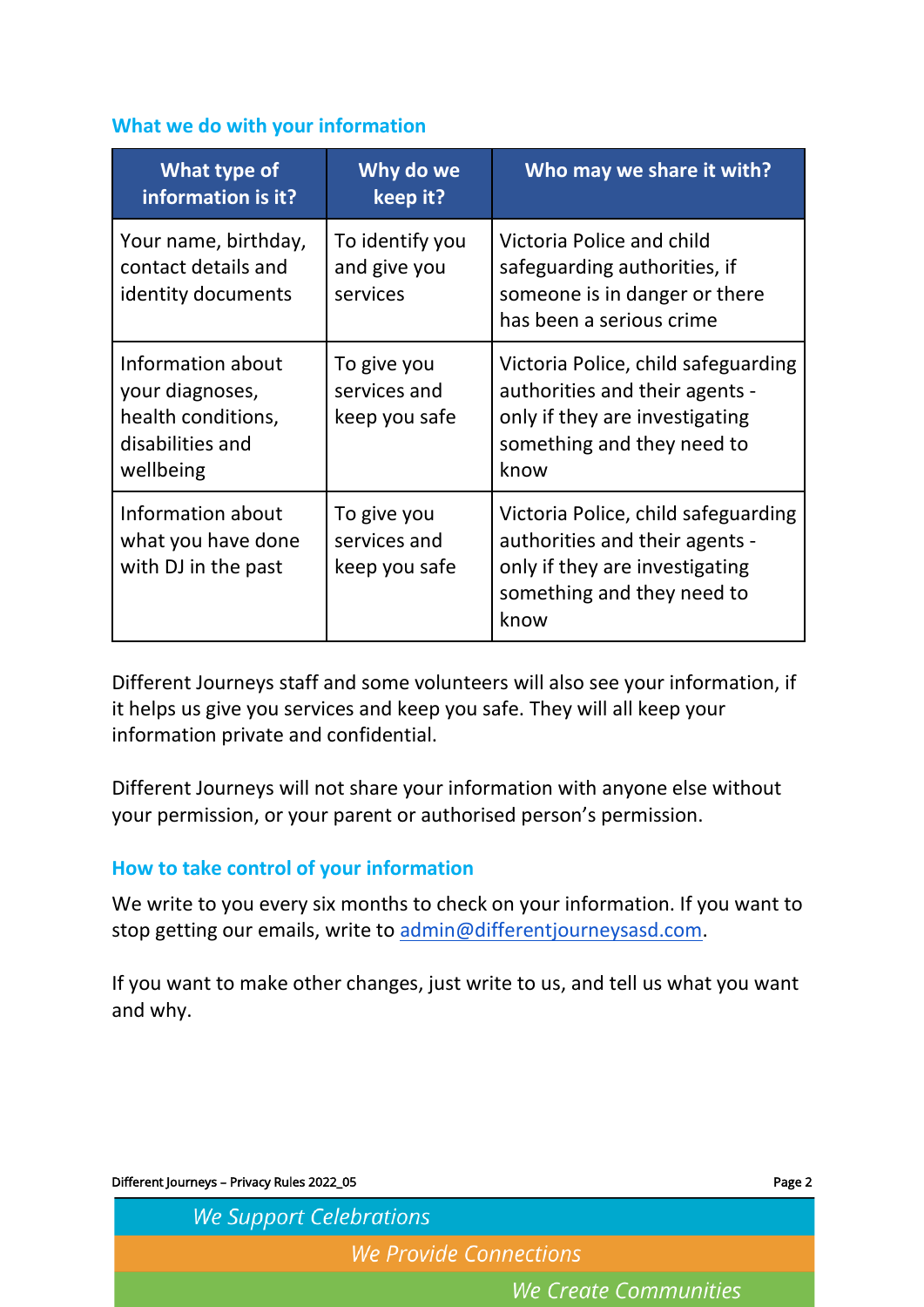Different Journeys will then:

- write back to you
- ask for any more information we need to make a decision
- warn you if your request will stop us giving you service or keeping you safe.

## **Notifiable Data Breaches**

If Different Journeys thinks we have **lost or shared** your information when we should not have, Different Journeys will:

- 1. **Take action** to stop your information going any further
- 2. Decide if the lost or shared information is **likely to cause serious harm** to you or anyone else.

Different Journeys decides this by thinking about:

- The kind of information lost or shared
- How private the information is
- How the information is protected
- Who could get your information
- What could stop them getting it
- How it might hurt you

If harm **is not likely**, Different Journeys will do nothing.

If harm **is likely**, Different Journeys will:

- 1. [Prepare a compliant statement](http://www5.austlii.edu.au/au/legis/cth/consol_act/pa1988108/s26wk.html) about the breach for the Office of the Information Commissioner, and then follow any instructions
- 2. Send you the Statement, or put it on our website if we can't reach you
- 3. Discuss it at our next Board meeting

If you want to complain about your information being lost or shared, please refer to our [Conflict or Issue Resolution Process](https://www.differentjourneysautism.com/wp-content/uploads/2022/04/Conflict-or-Issue-Resolution-Process-V3-2021-07-12.pdf) and email it to the Executive Officer.

| Different Journeys - Privacy Rules 2022_05 | Page 3 |
|--------------------------------------------|--------|
| <b>We Support Celebrations</b>             |        |
| We Provide Connections                     |        |
| We Create Communities                      |        |